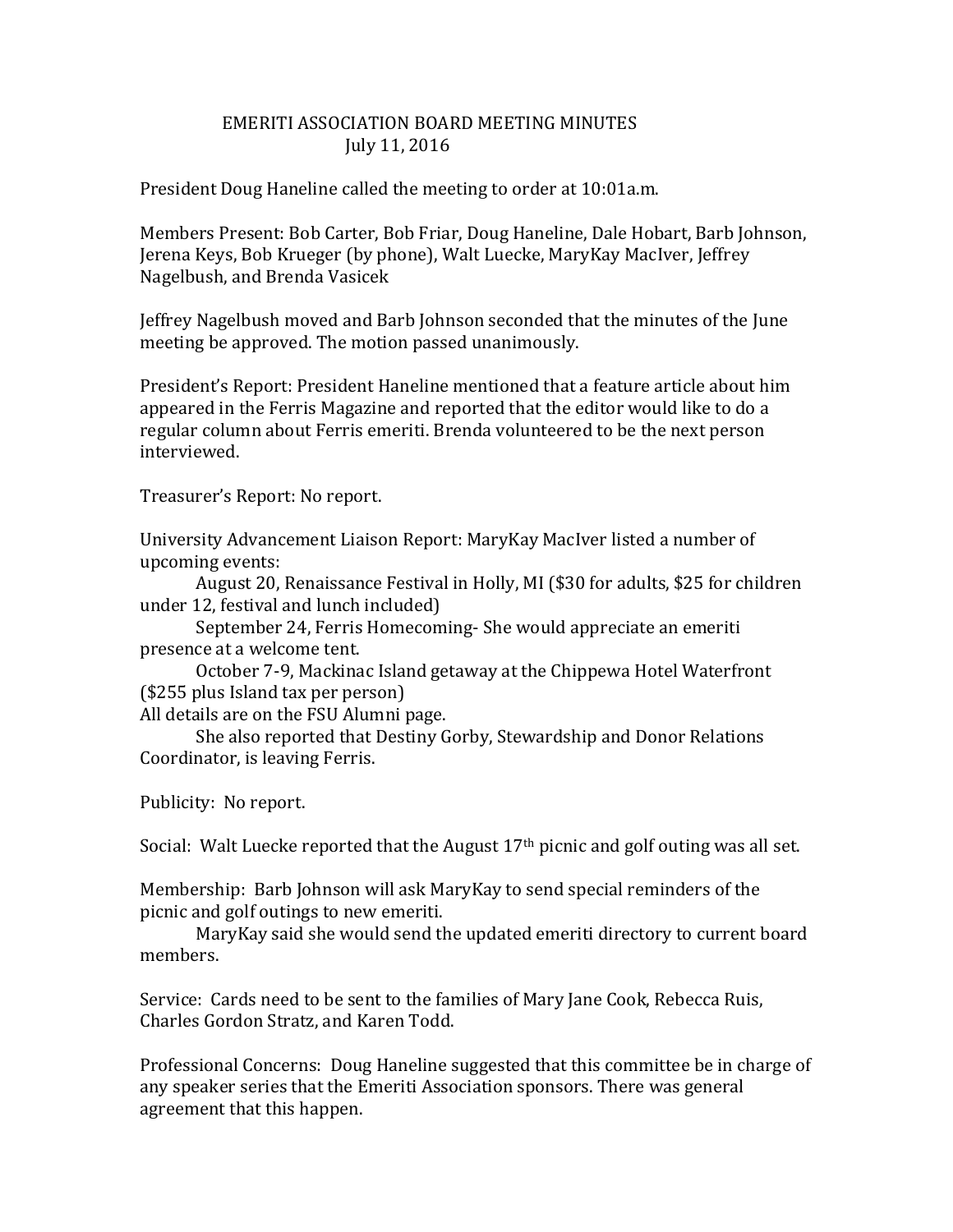Bob Krueger, MaryKay MacIver, and Jeffrey Nagelbush will try to set up arrangements for the AARP Fraud Talk.

Fundraising Committee: The fundraising committee met after last month's board meeting. Calls were made to some previous donors and some money was donated in response. The current scholarship balance is about \$21,827.

The question was raised as to whether another letter requesting funds should be sent.

The Board thanks Sayed Hashimi for his hard work on the scholarship committee.

Helen's Garden: Due to the hard work of a number of people the garden is looking very nice and is on the local garden tour.

Florida and Arizona Liaisons: It was requested that dates for events in Florida and Arizona be submitted as soon as they are available for a general calendar of events.

Newsletter: No report

Social Media: Dale Hobart reported that a picture submitted by Linda Meeuwenberg was uploaded to the Facebook page. He also put up a photograph of the Emeriti Board members.

Dale is trying to get the Alumni calendar to be set up so it can easily be merged with the Emeriti Association calendar.

Old Business: In a previous meeting the issue was raised about how to change minutes after they have approved by the Emeriti Board. It was decided to ask emeriti Helen Popovich, who is an expert parliamentarian. Her response is as follows:

If minutes need to be corrected after they have been approved, you do need a motion. That motion, like all motions to approve something previously adopted, requires a two-thirds vote, or a majority vote with notice, or a majority vote of the entire membership for approval [RONR (11th ed.), p. 475, ll. 18-24]. Since the minutes are minutes of the FSU Emeriti Board, the Phrase "entire membership" would mean the entire membership of the Board.

New Business: New language to be adopted by the Board of Trustees will allow the Emeriti Association, in consultation with Paul Blake, provost and vice president of Academic Affairs, to make decisions concerning various issues without having to go to the Board of Trustees.

Doug Haneline presented a 2016-2017 calendar of events. As more dates are submitted, an updated calendar will be sent to Board members.

August 1st-Executive Board Meeting August 17th-Picnic and Golf Outing September 12<sup>th</sup>-Executive Board Meeting